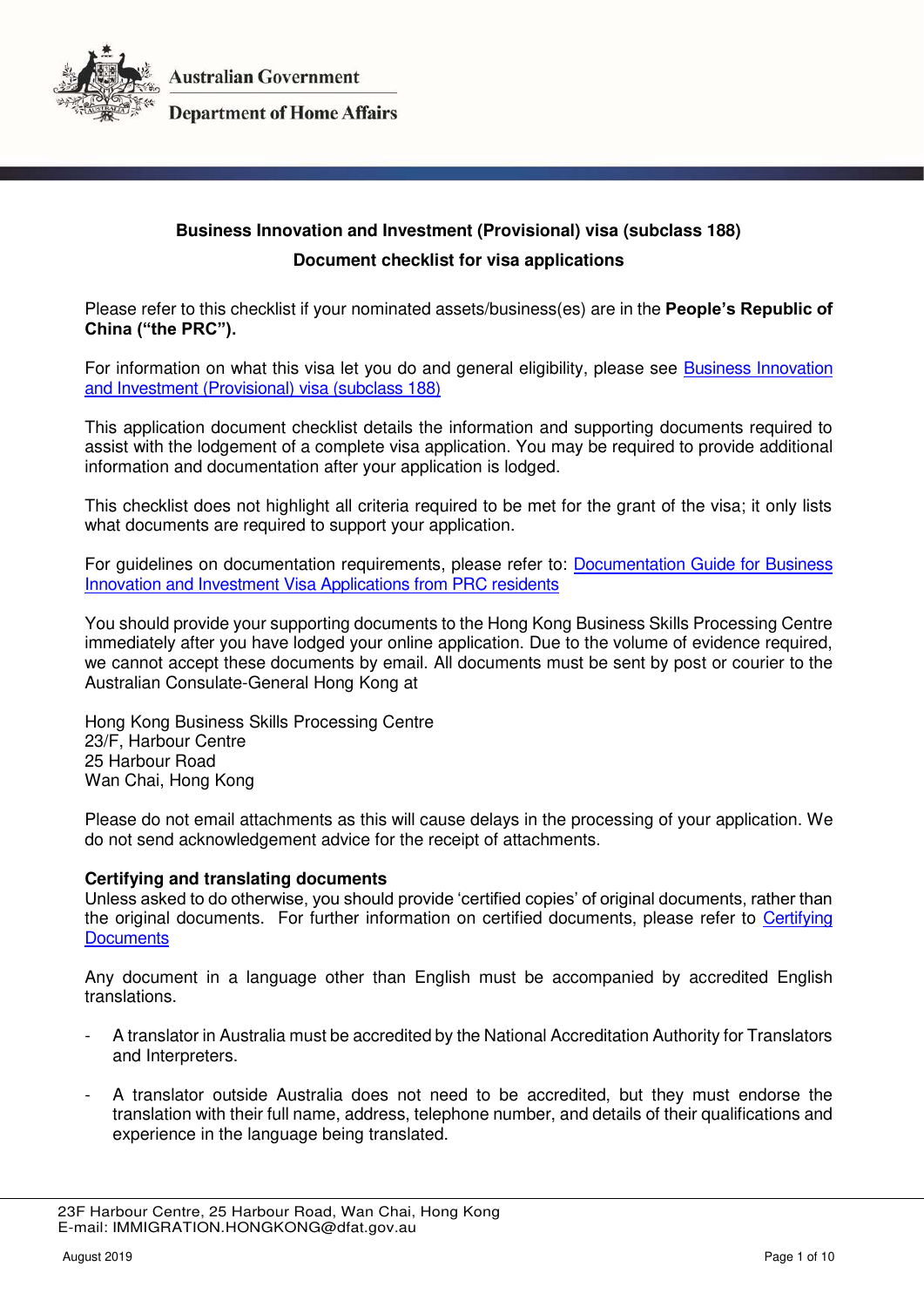### **Can someone else assist me in relation to my visa application?**

If you require assistance with your visa application you may consider engaging a registered migration agent to help you in your dealings with the department. The Office of the MARA website has a list of all agents with a valid registration. Please see "[Registered Migration Agent](https://www.mara.gov.au/)"

Please note that claims made in the application and supporting documentation may be subject to verification checks. Site visit to the business premises may be conducted at any time during the assessment process. If you provide us with fraudulent documents or claims, this may result in processing delays and possibly your application being refused.

**IMPORTANT:** Please provide a selection of documents and supporting evidence that best support your claims, as processing may be delayed when excessive documents are provided.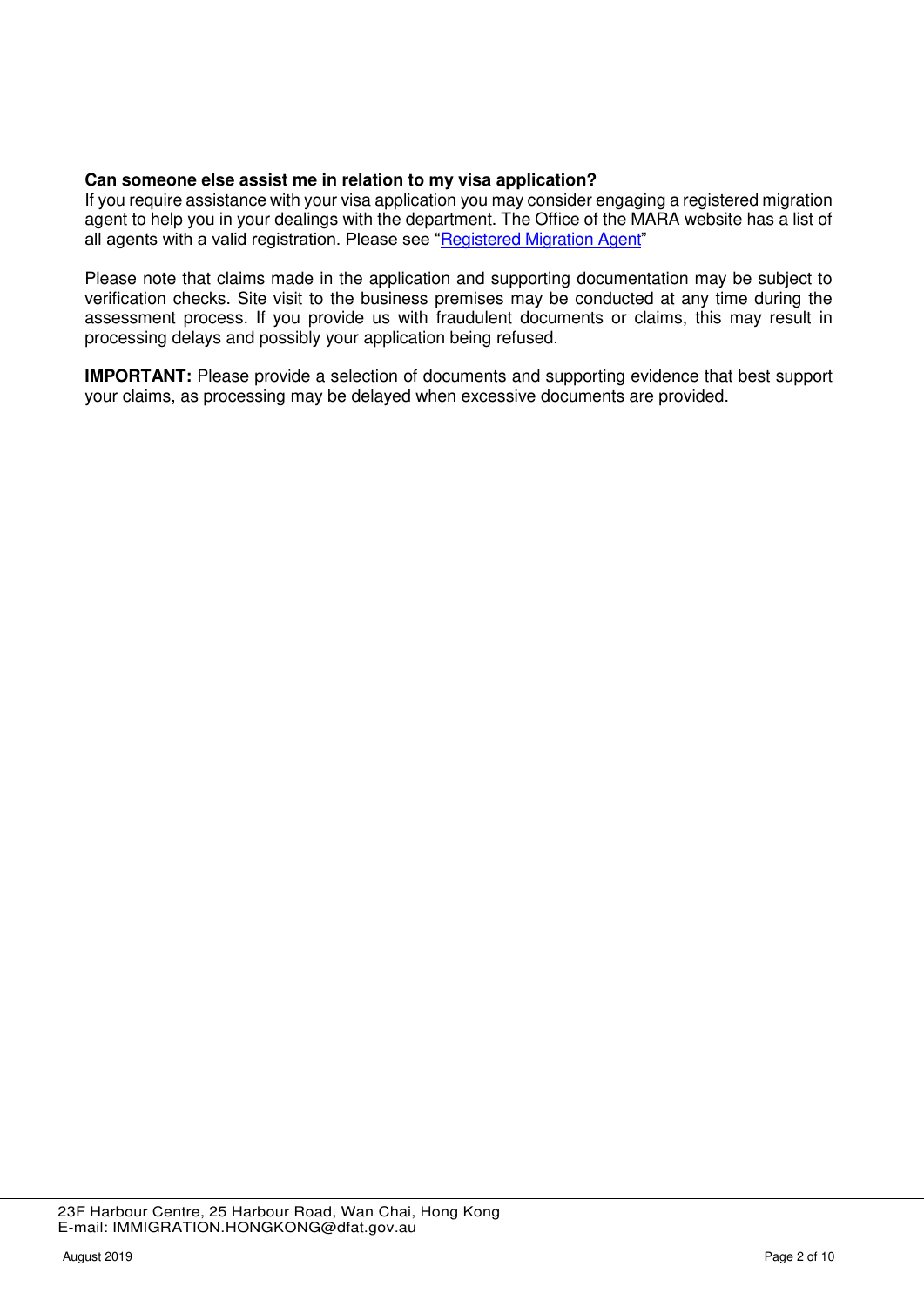### **Business Innovation stream**

If you are invited to apply for the subclass 188 visa in the Business Innovation stream, please provide the documentation under sections A to C.

|    |                            | A. BUSINESS DOCUMENTS                                                                                                                                                                                                                                                                                                                                                                      |  |
|----|----------------------------|--------------------------------------------------------------------------------------------------------------------------------------------------------------------------------------------------------------------------------------------------------------------------------------------------------------------------------------------------------------------------------------------|--|
|    | 1) Overview                |                                                                                                                                                                                                                                                                                                                                                                                            |  |
|    | i)                         | Overview of your business career. If any of your business has operated at a<br>loss, is or has been subject to insolvency, receivership, liquidation or<br>bankruptcy, please provide further details                                                                                                                                                                                      |  |
|    | ii)                        | Overview of your business intentions in Australia: a business plan or statement<br>to indicate your intentions to actively participate in and manage a qualifying<br>business; describing your proposed business activities in Australia; how your<br>role in the business requires you to be resident in Australia and indicating how<br>the business will benefit Australia economically |  |
|    |                            | 2) Business Ownership                                                                                                                                                                                                                                                                                                                                                                      |  |
|    |                            | i) Business Licence                                                                                                                                                                                                                                                                                                                                                                        |  |
|    |                            | ii) To support ownership claims prior to 1 March 2014, provide full capital verification<br>reports, share transfer agreements etc. as certified ('chopped') by the supervising<br>Administration for Industry & Commerce (AIC) office or Bureau of Market<br>Supervision (市场监管局)                                                                                                          |  |
|    |                            | iii) To support ownership claims from 1 March 2014, provide company's<br>Memorandum of Association and annual reports filed with the AIC or Bureau of<br>Market Supervision with information on company profile, capital contribution and<br>shareholding structure                                                                                                                        |  |
|    |                            | iv) Historical company extracts issued by the supervising AIC office or Bureau of<br><b>Market Supervision</b>                                                                                                                                                                                                                                                                             |  |
|    |                            | v) Partnership agreement, Articles of Association, joint venture agreement, Ministry<br>of Commerce approval for establishment of foreign investment enterprises where<br>applicable                                                                                                                                                                                                       |  |
|    | 3) Financial Documentation |                                                                                                                                                                                                                                                                                                                                                                                            |  |
|    |                            | i) Special Purpose Report on business turnover prepared to International Standard<br>on Related Services ("ISRS") 4400 for 2 of the 4 fiscal years immediately before<br>the time of invitation to apply for the visa (see Documentation Guide for details)                                                                                                                                |  |
|    |                            | ii) PRC financial statements of the business for the two fiscal years under review                                                                                                                                                                                                                                                                                                         |  |
|    |                            | iii) Certified true copies of Profits/Enterprise Income Tax returns and payment<br>receipts and Business/Value Added Tax returns and payment receipts filed with<br>the Taxation Bureau for the 2 fiscal years under review                                                                                                                                                                |  |
| 4) |                            | <b>Management</b>                                                                                                                                                                                                                                                                                                                                                                          |  |
|    | D.                         | Organisational chart showing your position in the business, staff attribution,<br>management reporting lines and functional responsibilities                                                                                                                                                                                                                                               |  |
|    |                            | ii) Photos of the business, including premises and business activities (max. six<br>photos)                                                                                                                                                                                                                                                                                                |  |
|    |                            | iii) Business card with current business address and your mobile phone number                                                                                                                                                                                                                                                                                                              |  |
|    |                            | iv) Evidence that you have participated in the day-to-day management of the<br>business for two of the four fiscal years before you were invited to apply, such as<br>business contracts, minutes of meetings and documents authorised by you                                                                                                                                              |  |

 <sup>23</sup>F Harbour Centre, 25 Harbour Road, Wan Chai, Hong Kong E-mail: IMMIGRATION.HONGKONG@dfat.gov.au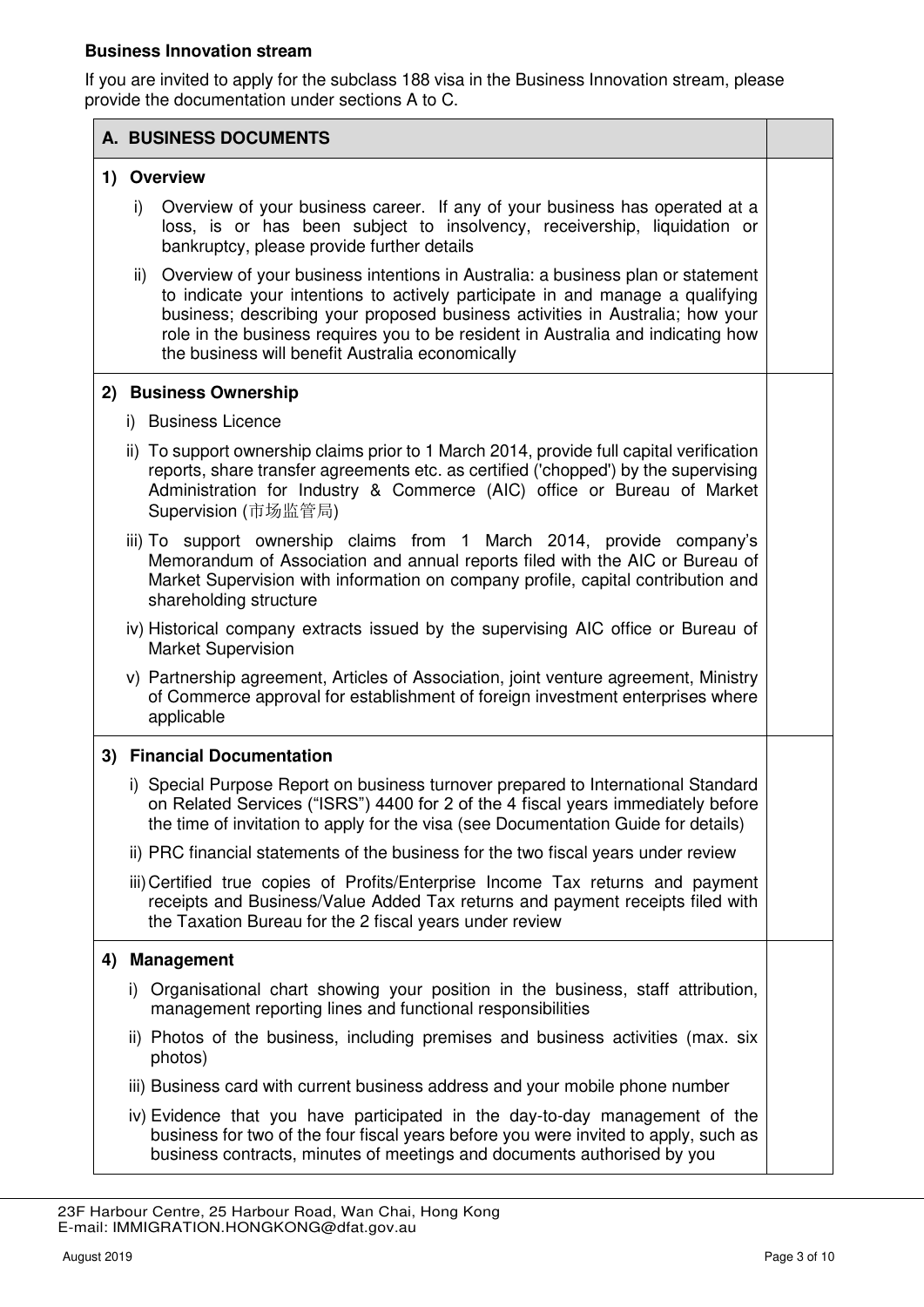The evidence needs to demonstrate your involvement in decisions about the management of all or substantial part of the business and responsibility for such areas as strategic management, recruitment, price structure, business profitability and expenditure

### **B. NET ASSETS OF APPLICANT AND/OR SPOUSE OR DE-FACTO PARTNER AVAILABLE FOR TRANSFER WITHIN 2 YEARS OF GRANT**

**\*All assets should be valued at the same date within 3 months preceding the time of invitation to apply for the visa** 

- **1)** A [Form 1139A](https://immi.homeaffairs.gov.au/form-listing/forms/1139a.pdf) Statement of Assets and Liabilities Position (SALP) outlining ALL assets and liabilities position
- **2) For cash assets** bank statements, fixed term deposit certificates on one date\* within the 3 months preceding the time of invitation to apply for the visa. All bank statements must have the same date of issue
- **3) For real estate assets** evidence of ownership and value of properties (title deeds, evidence of purchase, evidence of mortgages or other encumbrances against properties, valuation\* in accordance to standards set out in the Documentation Guide)
- **4) For business net assets –** evidence of ownership and the value to be supported by a review report in accordance with International Standard on Review Engagements ("ISRE") 2400, the balance date should be a date within the 3 months preceding the time of invitation to apply for the visa \*

### **C. SOURCE OF FUNDS FOR START UP CAPITAL OF THE BUSINESS AND NET ASSETS OF APPLICANT AND/OR SPOUSE OR DE-FACTO PARTNER**

**1)** A signed declaration by the applicant on details of how those assets were acquired

**2)** Evidence to substantiate claims made in the declaration on source of funds (see Documentation Guide)

### **Investor stream**

If you are invited to apply for the subclass 188 visa in the Investor stream, please provide the documentation under sections D to H.

### **D. INVESTMENT PORTFOLIO**

**1)** Overview of your eligible investment activity or qualifying business activity

If any of your business has operated at a loss, is or has been subject to insolvency, receivership, liquidation or bankruptcy, please provide further details

### **E. EVIDENCE OF MANAGEMENT / OWNERSHIP / VALUE**

### **1) Applications based on a Qualifying Business**

i) Statement of management for 1 of the 5 fiscal years immediately before time of invitation, showing your direct and continuous involvement in management of the business and day-to-day decision making

 <sup>23</sup>F Harbour Centre, 25 Harbour Road, Wan Chai, Hong Kong E-mail: IMMIGRATION.HONGKONG@dfat.gov.au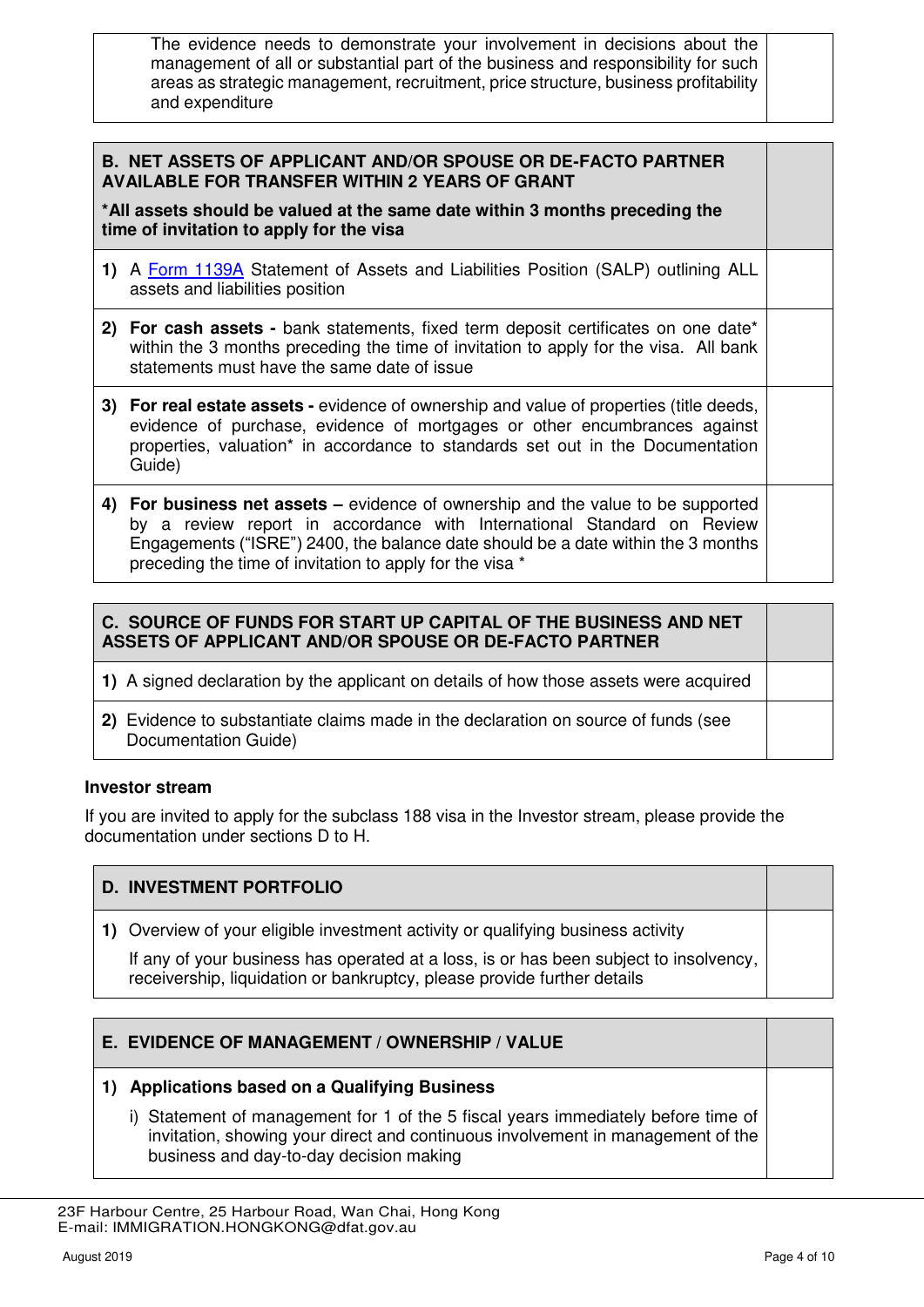|                                                                                                                                                        |                | ii) Organisational chart of the business for the above year, showing direct<br>management reporting lines and functional responsibilities                                                                                                                                    |  |
|--------------------------------------------------------------------------------------------------------------------------------------------------------|----------------|------------------------------------------------------------------------------------------------------------------------------------------------------------------------------------------------------------------------------------------------------------------------------|--|
|                                                                                                                                                        |                | iii) Business Licence                                                                                                                                                                                                                                                        |  |
|                                                                                                                                                        |                | iv) To support ownership claims prior to 1 March 2014, provide capital verification<br>reports, share transfer agreements etc. as certified ('chopped') by the supervising<br>Administration for Industry & Commerce (AIC) office or Bureau of Market<br>Supervision (市场监管局) |  |
|                                                                                                                                                        |                | v) To support ownership claims from 1 March 2014, provide company's<br>Memorandum of Association and annual reports filed with the AIC or Bureau of<br>Market Supervision with information on company profile, capital contribution and<br>shareholding structure            |  |
|                                                                                                                                                        |                | vi) Company Search with a listing of all changes since the company's establishment<br>issued by the supervising AIC office or Bureau of Market Supervision                                                                                                                   |  |
|                                                                                                                                                        |                | vii) Review report on the financial statements of the business (balance sheet and<br>profit & loss statement) in accordance with ISRE 2400 (see Documentation<br>Guide)                                                                                                      |  |
|                                                                                                                                                        |                | 2) Applications based on Eligible Investments                                                                                                                                                                                                                                |  |
|                                                                                                                                                        |                | i) A summary of eligible investments claimed for 1 of the 5 fiscal years immediately<br>before time of invitation, including their total net value and a statement of your<br>management of each eligible investment                                                         |  |
|                                                                                                                                                        |                | ii) Evidence of your management of investments for the same year above                                                                                                                                                                                                       |  |
|                                                                                                                                                        |                | iii) Each document should be clearly labelled identifying the eligible investment and<br>cross-referencing the investment to the appropriate item on the Form 1139A<br>Statement of Assets and Liabilities Position ("SALP")                                                 |  |
|                                                                                                                                                        |                | iv) If stocks and bonds are claimed as eligible investments, please provide:                                                                                                                                                                                                 |  |
|                                                                                                                                                        | $\blacksquare$ | a Special Purpose Report on Investment Activity prepared to ISRS 4400 (see<br>Documentation Guide); and                                                                                                                                                                      |  |
|                                                                                                                                                        |                | Securities Account Holdings Statements (投资者记名证券持有数量) issued by<br>both the Shanghai and Shenzhen branches of China Securities Depository and<br>Clearing Corporation Ltd (中国证券登记结算有限公司) (see Documentation<br>Guide)                                                         |  |
|                                                                                                                                                        |                |                                                                                                                                                                                                                                                                              |  |
| F. NET VALUE OF ASSETS OWNED BY APPLICANT AND/OR SPOUSE OR DE-<br>FACTO PARTNER FOR THE 2 FISCAL YEARS IMMEDIATELY BEOFRE TIME OF<br><b>INVITATION</b> |                |                                                                                                                                                                                                                                                                              |  |
|                                                                                                                                                        |                | 1) A separate Statement of Assets and Liabilities Position (SALP) Form 1139A should<br>be completed for:                                                                                                                                                                     |  |
|                                                                                                                                                        |                |                                                                                                                                                                                                                                                                              |  |

- the end of the 3 consecutive fiscal years immediately before the time of invitation to apply for the visa; and
- at the time of invitation (where the date of invitation is 3 months or more after the end of the most recent fiscal year)
- **2)** Each asset listed on the SALP should be cross-referenced to evidence of ownership and value. You must include evidence of liabilities (if any) against each asset (e.g. mortgages, loans including unsecured and third party loans, credit cards) (note: evidence of value for each asset / liability must be provided for each point in time as per the SALPs).
	- i) For cash on deposit bank statements, fixed term deposit certificates

 <sup>23</sup>F Harbour Centre, 25 Harbour Road, Wan Chai, Hong Kong E-mail: IMMIGRATION.HONGKONG@dfat.gov.au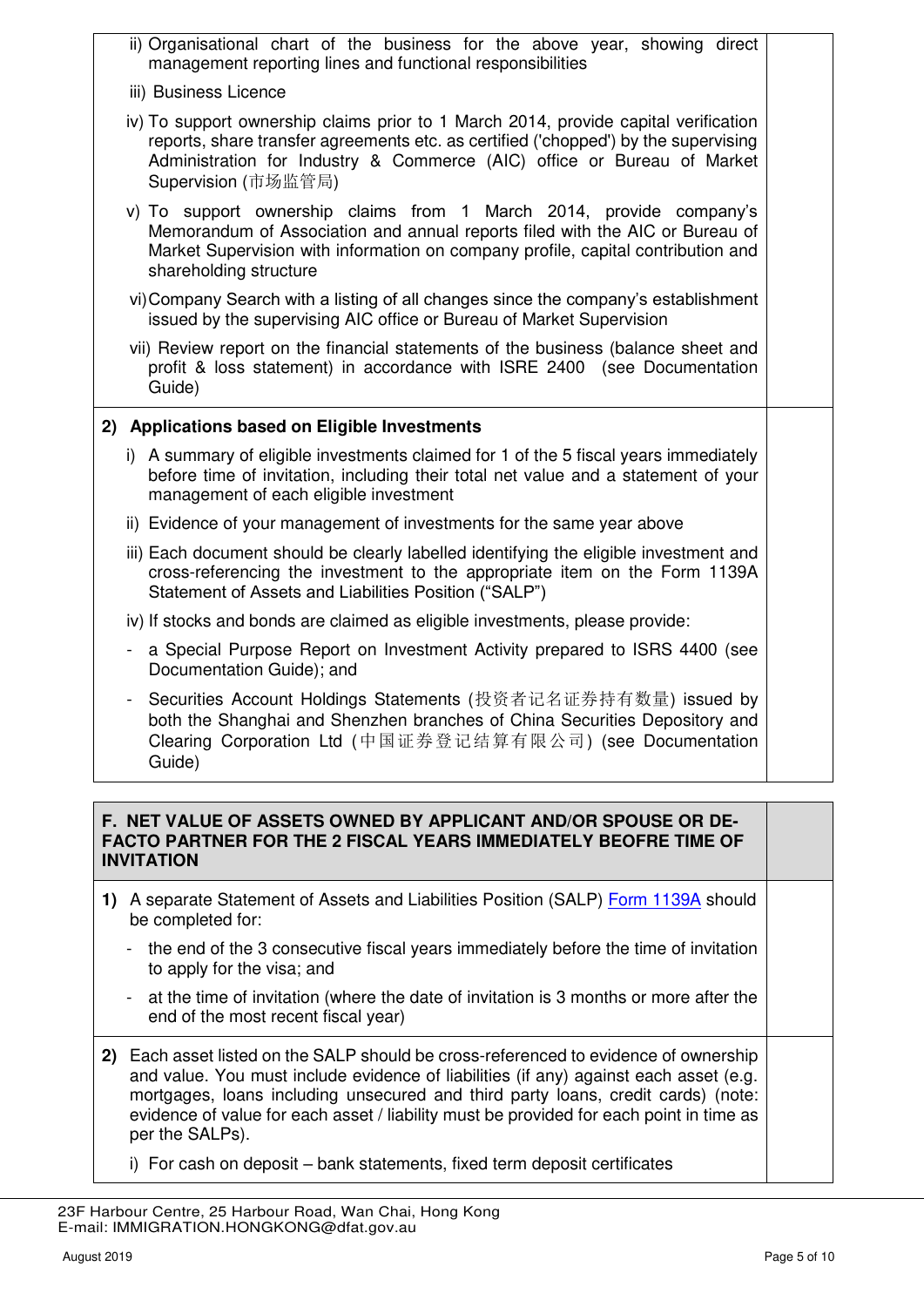- ii) For real estate title deeds, evidence of purchase, evidence of mortgages or other encumbrances against the properties, valuation in accordance to standards set out in the Documentation Guide
- iii) For ownership interest in a business/loan to a business review report on the financial statements of the business (balance sheet and profit & loss statement) in accordance with ISRE 2400
- iv) For stocks and bonds Special Purpose Report on Investment Activity prepared to ISRS 4400

### **G. SOURCE OF FUNDS - CAPITAL CONTRIBUTIONS OF QUALIFYING BUSINESS OR ELIGIBLE INVESTMENTS UNDER SECTION E AND NET ASSETS UNDER SECTION F**

- **1)** A signed declaration by the applicant on details of how those assets were acquired
- **2)** Evidence to substantiate claims made in the declaration on source of funds (see Documentation Guide)

# **H. SOURCE OF FUNDS USED TO MAKE THE DESIGNATED INVESTMENTS ("DI") 1)** Evidence that funds proposed to be used to make the DI were accumulated from qualifying business and/or eligible investments (see Documentation Guide) **2)** Indication in the most recent SALP which assets will be used to make the DI **3)** Evidence of transfer for funds held outside the PRC

## **Documents for all applications**

You should provide the documents in sections I to K regardless of whether you are invited to apply for the subclass 188 visa under the Business Innovation stream or the Investor stream. Provide documents only for items for which you seek to be awarded points.

| <b>I. POINTS TEST</b>                                                                                                                                                                                                                                                                                                                                                                                                                                   |  |  |
|---------------------------------------------------------------------------------------------------------------------------------------------------------------------------------------------------------------------------------------------------------------------------------------------------------------------------------------------------------------------------------------------------------------------------------------------------------|--|--|
| Please provide the documents outlined below to support claims made in your Expression<br>of Interest as relevant. Please cross reference documents for the award of points.                                                                                                                                                                                                                                                                             |  |  |
| ** Where references are made to a 'main business', please note:                                                                                                                                                                                                                                                                                                                                                                                         |  |  |
| - For a business to be a main business, there are certain regulatory requirements that<br>the business must satisfy. Please refer to Reg1.11 for the definition of a 'main<br>business'                                                                                                                                                                                                                                                                 |  |  |
| No more than two main businesses may be nominated throughout the application<br>(i.e. an applicant could not nominate another business for the purposes of meeting<br>the points test items if they had already nominated two main businesses in meeting<br>the other visa criteria)                                                                                                                                                                    |  |  |
| If the main business nominated to meet the points test items is not also nominated<br>for the purposes of meeting the other visa criteria, please provide in relation to the<br>business: a) business ownership records (see section A2); b) PRC financial<br>statements and associated Enterprise Income Tax returns for the relevant year/s;<br>and c) sample management documents to evidence your management involvement<br>for the relevant year/s |  |  |

 <sup>23</sup>F Harbour Centre, 25 Harbour Road, Wan Chai, Hong Kong E-mail: IMMIGRATION.HONGKONG@dfat.gov.au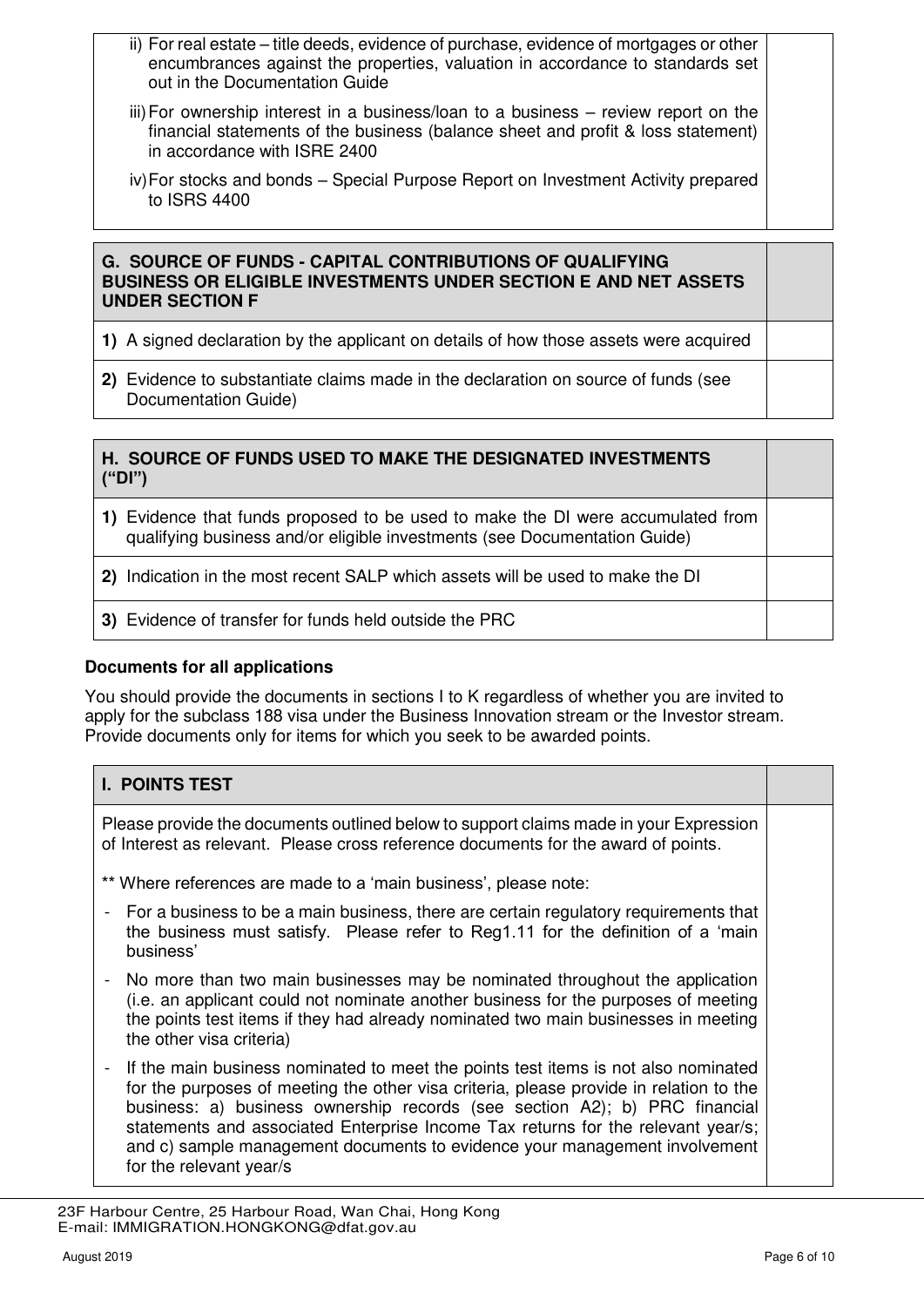|    | 1) Age – refer to personal documents required at section K                                                                                                                                                                                                                                                                     |  |  |
|----|--------------------------------------------------------------------------------------------------------------------------------------------------------------------------------------------------------------------------------------------------------------------------------------------------------------------------------|--|--|
|    | 2) English                                                                                                                                                                                                                                                                                                                     |  |  |
|    | i) To be awarded points for higher English language ability you must demonstrate<br>that you have either vocational English or proficient English at the time of invitation<br>to apply                                                                                                                                        |  |  |
|    | For documentary requirements on vocational English, please refer to: vocational<br><b>English</b>                                                                                                                                                                                                                              |  |  |
|    | For documentary requirements on proficient English, please refer to: proficient<br><b>English</b>                                                                                                                                                                                                                              |  |  |
| 3) | <b>Educational Qualifications</b>                                                                                                                                                                                                                                                                                              |  |  |
|    | i) For qualifications attained in the PRC, please provide:                                                                                                                                                                                                                                                                     |  |  |
|    | a) A notarial certificate of your bachelor certificate (学位证) and certificate of<br>graduation (毕业证); and                                                                                                                                                                                                                       |  |  |
|    | b) A credentials report (认证报告) issued by China Academic Degrees & Graduate<br>Education Development Centre ("CDGDC") (教育部学位与研究生教育发展中<br>$\therefore$ ) in relation to the bachelor qualification; and                                                                                                                          |  |  |
|    | c) Academic transcripts in relation to the bachelor qualification; or                                                                                                                                                                                                                                                          |  |  |
|    | ii) For qualifications attained elsewhere, please provide a certified true copy of the<br>relevant award certificate and associated academic transcripts                                                                                                                                                                       |  |  |
|    | 4) Business Experience / Investor Experience                                                                                                                                                                                                                                                                                   |  |  |
|    | i) For business experience, please provide evidence of the number of years you had<br>held your main business** at the time of invitation, including:                                                                                                                                                                          |  |  |
|    | a) Business ownership records - refer to section A2;                                                                                                                                                                                                                                                                           |  |  |
|    | b) Financial documentation - PRC financial statements and associated<br>Enterprise Income Tax returns and payment receipts for the years you have<br>held ownership interest and had management involvement in the business;                                                                                                   |  |  |
|    | c) Management – sample documents to demonstrate your management<br>involvement and decision making for the relevant years                                                                                                                                                                                                      |  |  |
|    | ii) For investor experience:                                                                                                                                                                                                                                                                                                   |  |  |
|    | a) Documentary evidence for the first year that will establish your history of<br>investment experience. For example, if you are seeking to demonstrate<br>investment experience of more than 7 years, provide evidence of investment<br>activity for the first year of the 7 years immediately before the time of invitation; |  |  |
|    | b) A SALP for the first and each subsequent year for the claimed period of<br>investment experience to indicate that the eligible investments had a value of<br>not less than AUD100,000 throughout the claimed investment period; and                                                                                         |  |  |
|    | c) A statement signed by you of your management of the investments over the<br>claimed investment period                                                                                                                                                                                                                       |  |  |
| 5) | Net personal and business assets (held by you and/or your spouse or de-facto<br>partner)                                                                                                                                                                                                                                       |  |  |
|    | i) A SALP for the end of the 3 consecutive fiscal years immediately before the time<br>of invitation to apply for the visa; and                                                                                                                                                                                                |  |  |
|    | ii) For each asset/liability listed on the SALPs, provide evidence of ownership and<br>value for each of the relevant points in time – refer to sections B2 to B4                                                                                                                                                              |  |  |

 <sup>23</sup>F Harbour Centre, 25 Harbour Road, Wan Chai, Hong Kong E-mail: IMMIGRATION.HONGKONG@dfat.gov.au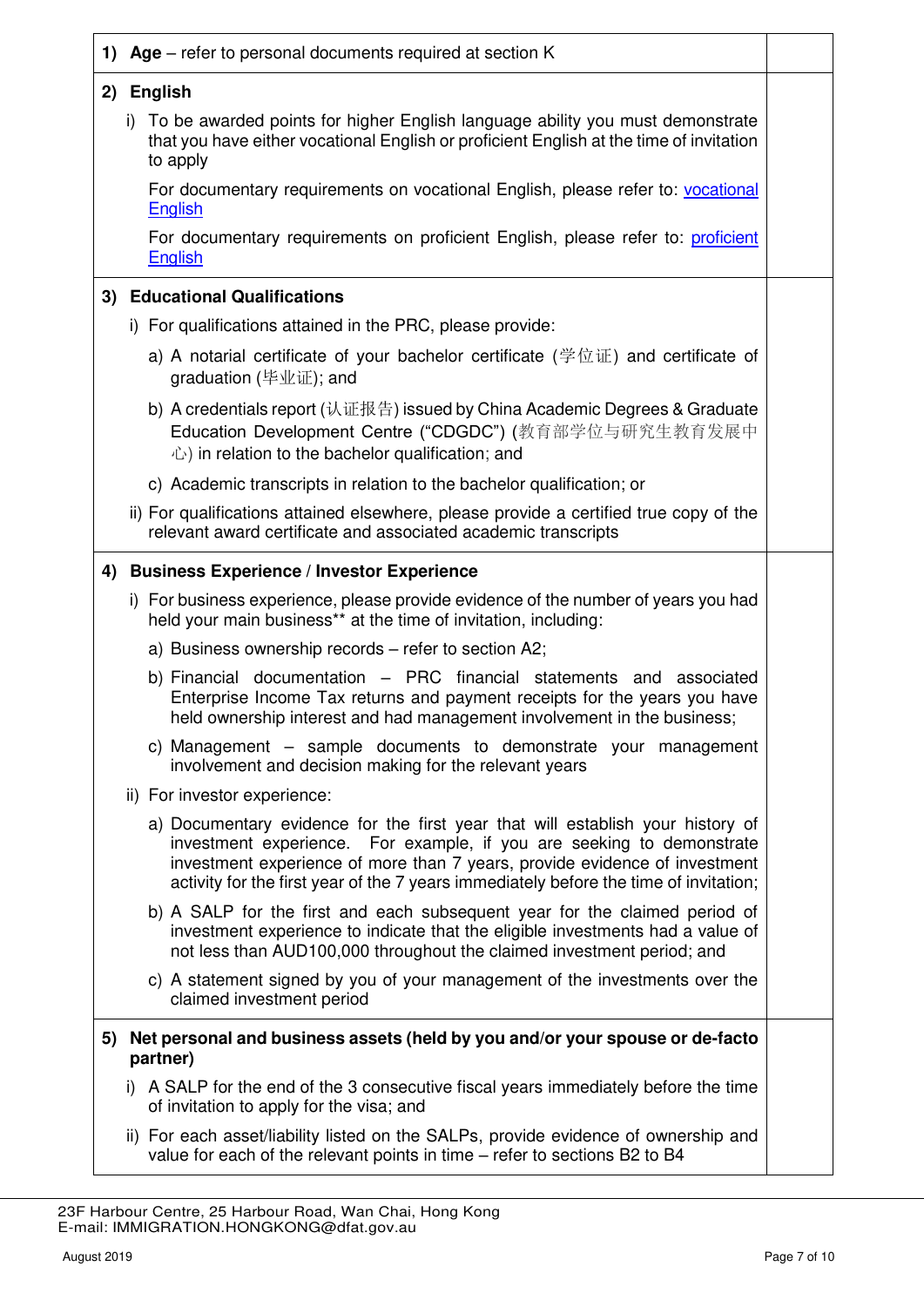### **6) Business Turnover**

- i) If you are applying under the Business Innovation stream, please provide cross reference to documents provided at sections A2 to A4
- ii) If you are applying under the Investor stream and had an ownership interest in one or more main businesses\*\* that had an annual turnover of at least AUD500 000 in at least 2 of the 4 fiscal years immediately before the time of invitation to apply for the visa, please refer to sections A2 to A4 for supporting documents required

### **7) Innovation**

- i) **Registered Patents / Registered Designs (known as Design Patents in the PRC)**
	- a) Documents issued by or printed from the web-based electronic databases of the State Intellectual Property Office ("SIPO") in relation to the registered patent/design owned by you or your main business\***\*** (for details required to be included in the documents, refer to the Documentation Guide); and
	- b) Where ownership was acquired via transfer, evidence of transfer such as deed of transfer, merger document, endorsed by the SIPO; and
	- c) A detailed statement outlining how the registered patent or registered design is relevant to the operations of the main business\*\* and how it is applied in the day-to-day activities of the business (evidence to support claims made in the statement should be made available upon request)

### ii) **Registered Trademark**

- a) Documents issued by or printed from the web-based electronic databases of Trademark Office of AIC in relation to the registered trademark owned by you or your main business\***\*** (for details required to be included in the documents, refer to the Documentation Guide); and
- b) Where ownership was acquired via transfer, evidence of transfer such as deed of transfer, merger document, endorsed by Trademark Office of AIC; and
- c) A detailed statement outlining how the registered trademark is relevant to the operations of the main business\*\* and how it is applied in the day-to-day activities of the business (evidence to support claims made in the statement should be made available upon request)

### iii) **Joint Venture**

- a) A copy of the joint venture agreement between your main business\***\*** and other business/es showing: the details of the respective rights and obligations of the parties to the joint venture; and that the agreement was entered into at least one year before you were invited to apply for this visa
- b) A detailed statement outlining how you in the relevant period utilised your skills at a senior level in the day-to-day management of the joint venture business and that the joint venture was operated in accordance with the joint venture agreement (evidence to support claims made in the statement should be made available)

### iv) **Export Trade**

a) Where either a review report or a special purpose report is required in meeting other visa criteria in relation to the main business\*\*, additional procedures and findings in the report in relation to the export sales of the main business for 2 of the 4 fiscal years before the time of invitation may be included (documents such as tax returns and customs declarations reviewed by the accountant should be made available as part of the reports); or

 <sup>23</sup>F Harbour Centre, 25 Harbour Road, Wan Chai, Hong Kong E-mail: IMMIGRATION.HONGKONG@dfat.gov.au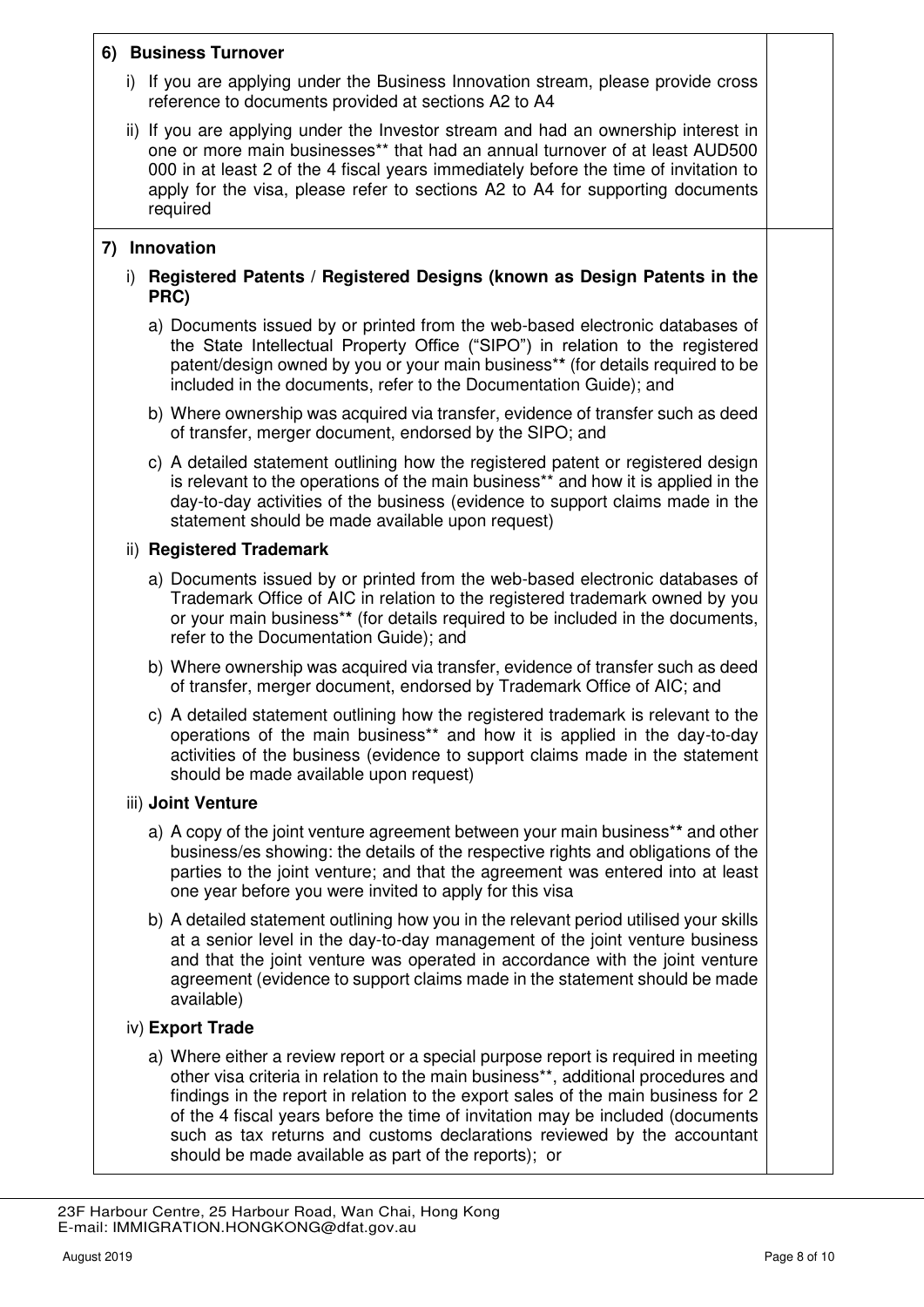b) Where neither reports are required in meeting other visa criteria in relation to the main business\*\* (i.e. another main business was nominated for the purposes of other visa criteria), you should provide the value added tax returns filed with the relevant taxation bureau showing the cumulative turnover and export sales of the business for 2 of the 4 fiscal years immediately before the time of invitation, and representative samples of the associated customs declarations (出口货物报关单) and/or underlying export transaction documents

### v) **Gazelle Business**

- a) A business license or company search issued by the supervising Administration for Industry & Commerce office which shows the main business\*\* was registered no more than five years before you were invited to apply for this visa; and
- b) Financial documentation PRC financial statements and associated Enterprise Income Tax returns and receipts of the business for 4 consecutive fiscal years prior to the time of invitation showing an average annualised growth in turnover greater than 20 per cent per year over three consecutive fiscal years; and
- c) Evidence that you have had 10 or more full-time employees for at least one fiscal year in the same consecutive three-year period claimed for growth in turnover, such as taxation records, insurance or superannuation records or similar business records identifying each employee by name

### vi) **Receipt of Grant or Venture Capital Funding**

- a) In relation to government grants:
	- The grant letter issued by the relevant PRC government authority outlining the basis of the grant; and
	- Bank records showing the transfer of the grant money from the government authority to you or your main business\*\* was made within the 4 years before you were invited to apply for this visa
- b) In relation to venture capital funding:
	- A copy of the final contract entered into between you or your main business\*\* and the venture capital firm with a plain English letter to explain the amount and purpose of the venture capital; and
	- Documents in relation to the transfer of capital into the investee company including but not limited to a Memorandum of Association and the shareholders' agreement of the investee company showing the venture capital was received within the 4 years before you were invited to apply for this visa

## **J. ENGLISH LANGUAGE ABILITY**

- **1)** All applicant aged 18 years or older at the time of application should have at least functional English. "[How can I prove I have functional English?](https://immi.homeaffairs.gov.au/help-support/meeting-our-requirements/english-language/functional-english)" explains how you can demonstrate your language ability
- **2)** If you or your dependants have less than functional English, provide a statement indicating your intention to pay the second visa application charge for each person with less than functional English.

 <sup>23</sup>F Harbour Centre, 25 Harbour Road, Wan Chai, Hong Kong E-mail: IMMIGRATION.HONGKONG@dfat.gov.au